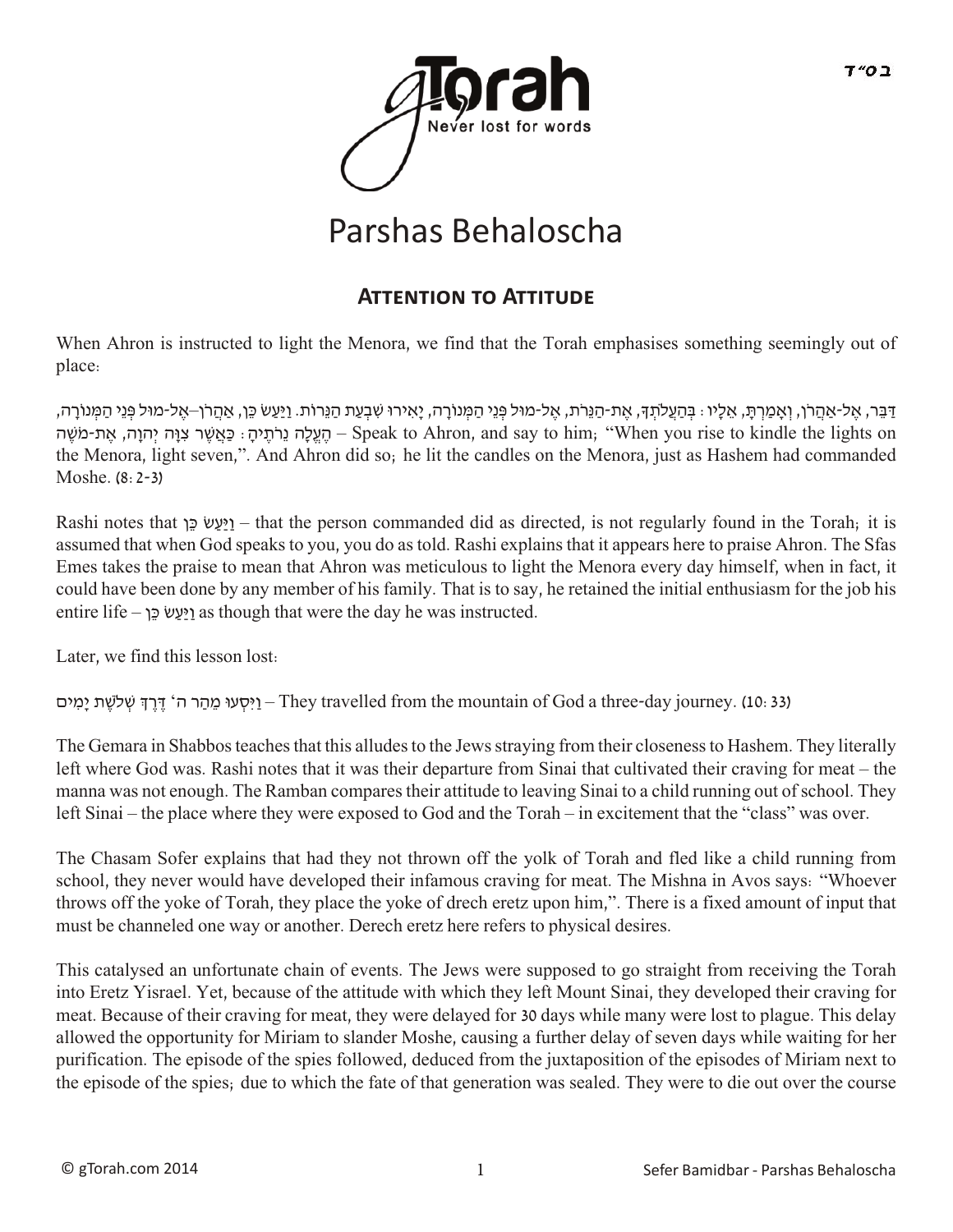of the next 40 years, never to reach Eretz Yisrael.

It was during that time that Moshe Rabbeinu himself was denied the opportunity to enter Eretz Yisrael because of the incident wherein he struck the rock. Had Moshe Rabbeinu entered Eretz Yisrael, there never would have been a destruction of the Holy Temple, and the ensuing exile. History would have been drastically different.

What emerges is that Judaism is not exclusively about learning Torah and doing mitzvos, regardless of one's intentions and attitude. Chovos halevavos, duties of the heart and spirit, are critical. It is because of poor attitude to how we relate to Torah and mitzvos that we find ourselves in galus to this day.

#### **Silence is Golden**

There is a proverb found in the Gemara – מילי בסלע, שתיקותא בתרי – literally; "Words can be worth a coin, but but silence is worth two!".

It is intended to illustrate the power of being introvert, not speaking when not required.

The Vilna Gaon says that the etymology of the proverb is directly sourced the parsha.

סלע is a unit of currency, but literally translates to "rock". Eldad and Medad foretold that Moshe was going to die and Yehoshua would bring them into Israel – משה מת, יהושע מכניס – Moshe was to remain in the desert, for the sin of hitting the rock and not speaking to it.

In other words בסלע מילי – if Moshe had spoken to the rock, then בתרי שתיקותא ;the two, Eldad and Meidad, would have remained silent – never predicting Moshe's downfall. Truly, the power of not speaking up.

#### **Jumping to Conclusions**

A puzzling event takes place, wherein people start prophesying in the main camp when the 'spirit of Hashem rests on them'. Two men in particular continue after the others stop. A lad runs to Moshe to report that ומידד אלדד במחנה מתנבאים" – Eldad and Medad are prophesying in the camp". Yehoshua leapt up and advised Moshe to imprison them. Moshe retorted that he wished everyone were a prophet. End of episode.

What exactly is the issue? Moshe's reaction seems like a no-brainer? What is wrong with prophecy? And why the extra word במחנה – where else would they be?

Rashi quotes the Gemara in Sanhedrin that re-frames what transpired. They foresaw that  $\sim$ המשה מת, יהושע מכניס "Moshe will die and Yehoshua will take the lead into Israel,". Yehoshua took great umbrage at their outrageous claim, and Moshe calmed him by pointing out the prophetic nature of their words.

But where does the Gemara get the idea that these were the words of Eldad and Medad?

The Maharil Diskin explains that a look at Moshe's beginning hints at his downfall. When the abandoned Moshe is found by Pharaoh's daughter, she names him Moshe – משיתהו המים מן כי" – for I drew him out of the water". There is an emphasis on the definite article – "the water". Naming him משה was contingent on משיתהו – it wasn't specific to "the" water. In other words, she could well have said ממים משיתהו – "for I drew him from water,". The letters נ and ה seem extra as a result.